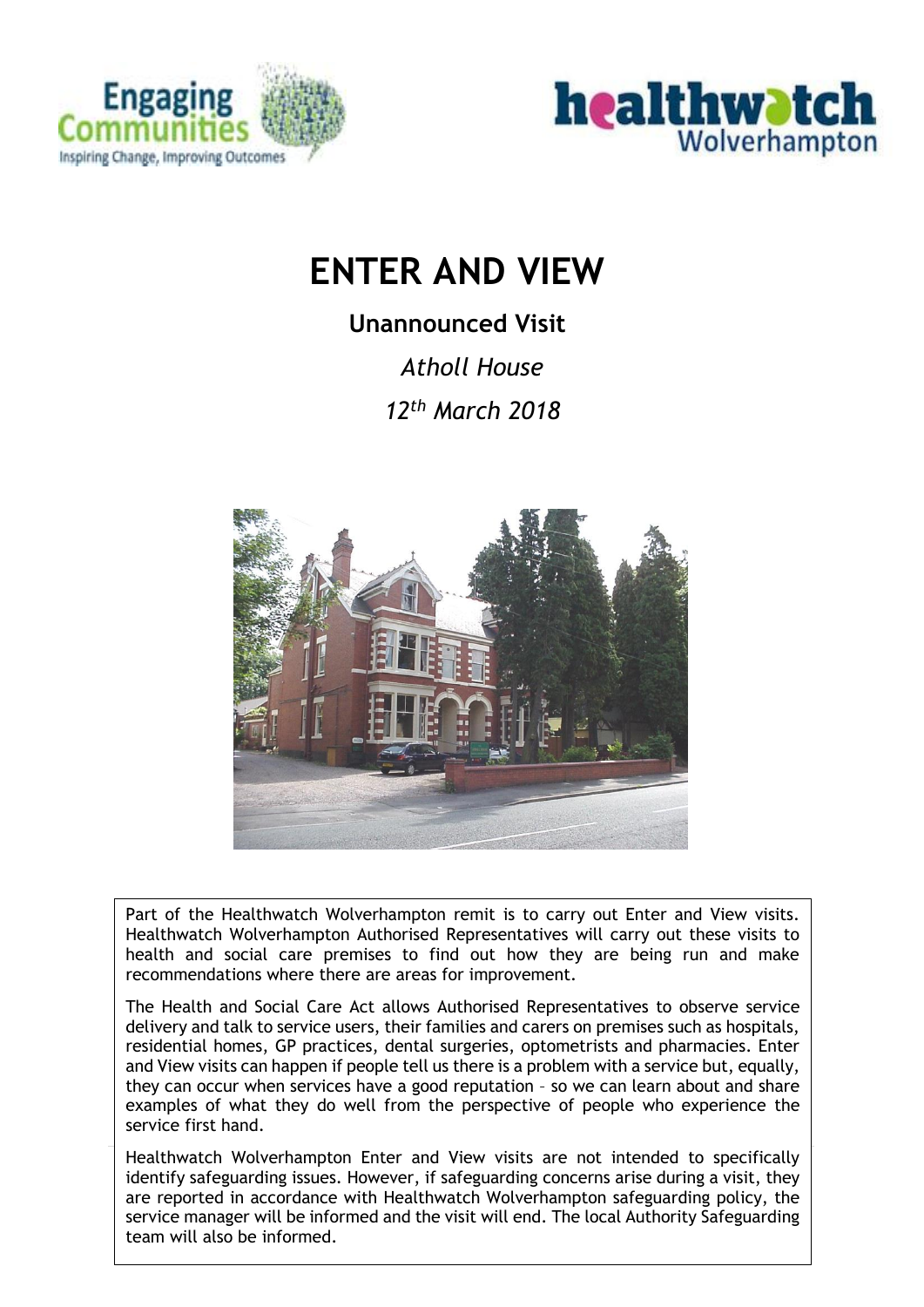### **Atholl House**

Service Address:, Atholl House Medical Nursing Home, 98-100 Richmond Road Wolverhampton, West Midlands, WV3 9JJ Manager Name: Nicola Morgan

# **Acknowledgements**

Healthwatch Wolverhampton would like to thank the Registered Manager, Senior Care Assistant, all other staff, the residents and relatives for their co-operation during the visit.

# **Disclaimer**

Please note that this report relates to findings observed during our visit made on Monday 12th March 2018**.** The report does not claim to be representative of all service users, only of those who contributed within the restricted time available.

# **Authorised Representatives**

Tracy Cresswell (Lead) Raj Sandhu Mary Brannac Pat Roberts (Observer) Tracy Jackson (Observer)

### **Who we share the report with**

This report and its findings will be shared with, Atholl House Medical Nursing Home Care Quality Commission (CQC), Local Authority, Clinical Commissioning Group (CCG), Councillors and the report will be published on the Healthwatch Wolverhampton website.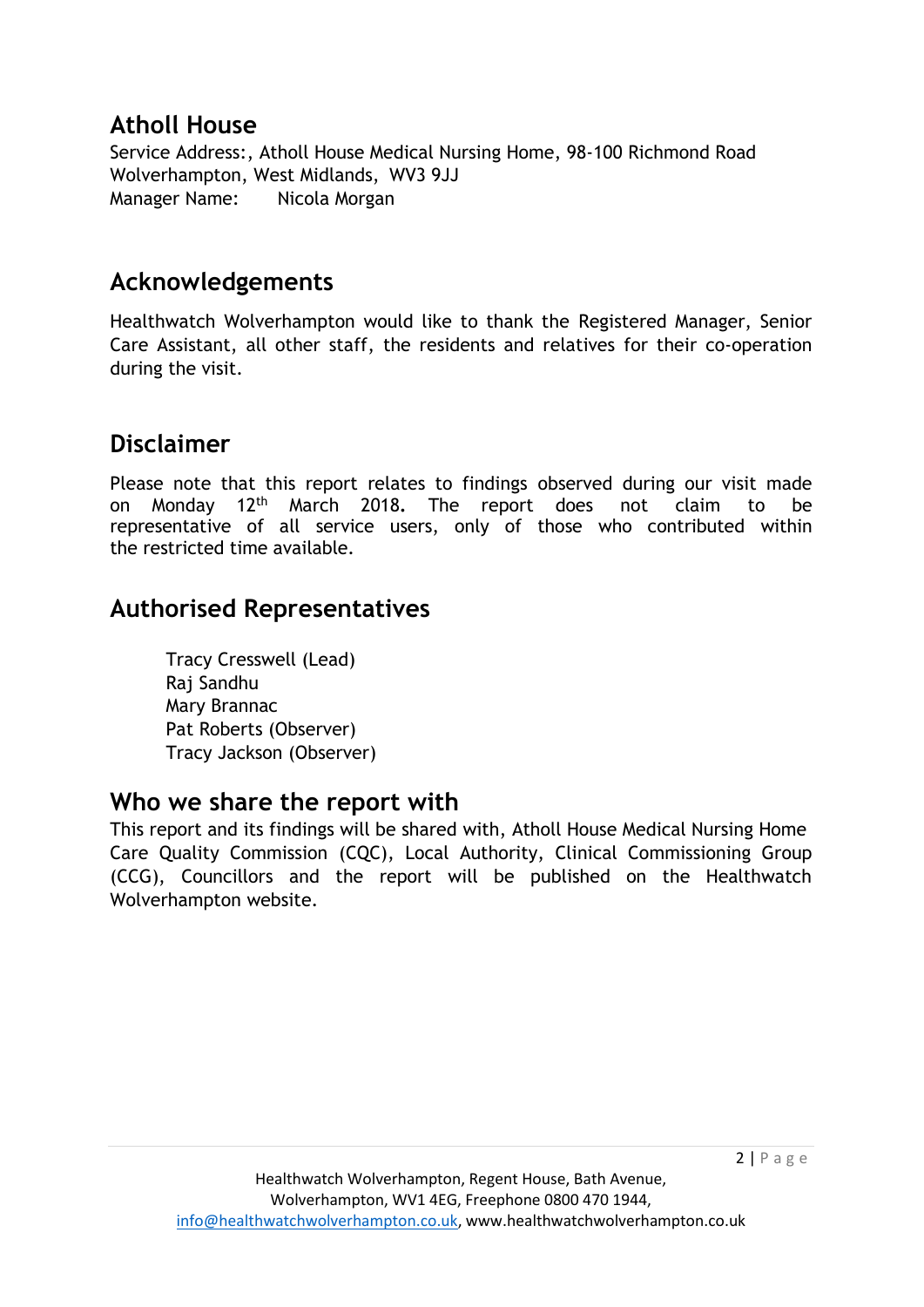# **Summary**

We carried out an unannounced Enter & View visit to the home responding to information received whilst attending various stakeholder meetings. On arrival we were greeted by the manager, we explained the purpose of the visit. The manager was aware of Healthwatch as they had received a visit earlier on in the year from the team explaining the role of Healthwatch.

### **Key Findings - Enter & View Visit 12th March 2018**

- We saw members of staff involving residents with duties and activities.
- The home has a pay phone and Wi-Fi for residents to access.
- The home was odour and clutter free and had a peaceful environment.

### **Background**

In 2016, Atholl House accommodated 58 people with personal and nursing care, this ranged from short term to long term and palliative and end of life care. Approximately 18 months ago the number was increased to 84, at the time of our visit there were 60 residents with the home.

### **What we did**

Three Authorised Representatives and two observing representatives visited Atholl House Medical Nursing Home between 2.00pm and 3.30pm in March 2018. On arrival we were greeted by the manager.

The lead spent time with the manager asking relevant questions, the Authorised Representatives and observers carried out observations throughout the home, talking to residents, relatives and staff.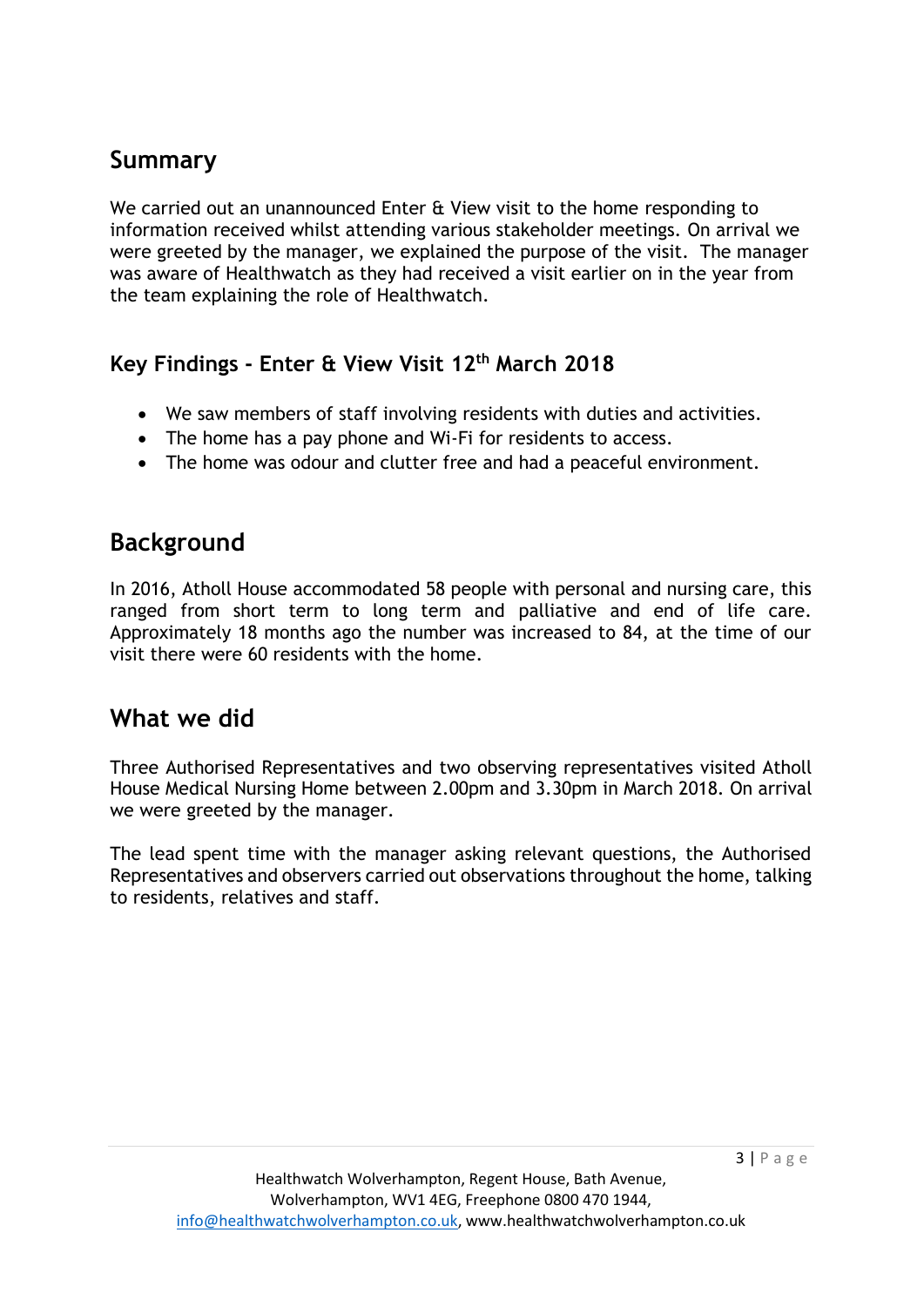# **Findings:**

### **Environment:**

*Time was spent observing the general environment of the home as well as spending time in different rooms i.e. lounge, dining room, quiet room.*

The home is well signposted and situated on a main road, there is a well tarmacked car park with ample spaces and disabled bay, roadside parking also available. The entrance was inviting with well-kept planters on each side, access was gained using a buzzer system.

The home is a three-story building with a lift. Some of the bedrooms have en-suite facilities.

The home is split into 3 wings, B, C and D. B wings are mainly for the residents that require general nursing, C wing ins split into 2 sections, with 1 section being used for Elderly Mental Ill (EMI) residents where there are currently 3 residents, and the other part of the section accommodates 17 residents for general nursing, and the last wing the D wing accommodates less complex and more mobile residents.

The reception area was resourced with various certificates, rules and regulations, and an information board displaying news and activities. There is a receptionist behind a desk to welcome and direct people, however we were not directed to sign in book or use the hand gel. The group however all completed these. There is a waiting area for guests which is welcoming and has a high standard of decoration.

The corridors had pictures mounted on the walls showing residents participating in activities which created a memorable feel, there is also a tree displaying thank you cards and well wishes.

We carried out observations within the dining areas, lounges and found these rooms to be odour and clutter free. Tables in the dining areas and the garden room had fresh flowers on the tables, there was a piano and nostalgia reminders such as old tins.

The garden is well maintained with bird feeders, sparkler twizzles which are good for patient entertainment, good quality garden furniture with sun umbrellas for shelter, flat paving, sliding door access to garden lounge for residents and guests the rear garden looked well maintained and is accessible through a side door which is kept locked.

We were told work is being carried out to the exterior of the building which involves extension of the care home.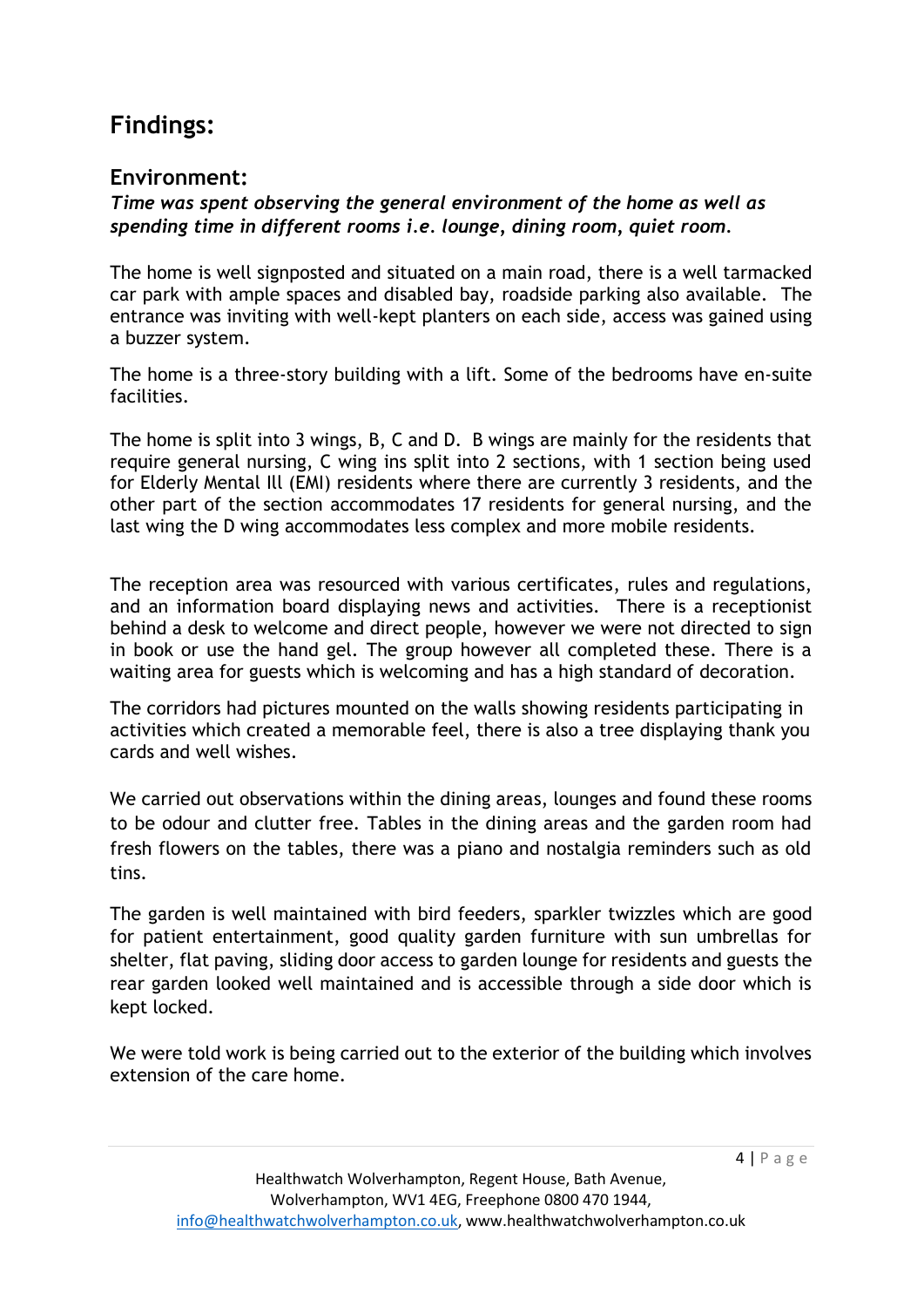Each floor can be accessed using the stairs and lift which leads to a corridor, each area has a nurse station but on walking around not much signage to inform directions can be found ie exit, this way to day room.

There is a telephone for residents to use and access to Wi-Fi.

#### **Interaction between residents and staff** *We observed how staff interacted with residents*

During our visit we saw staff engage with residents with compassion and care, also engaging with residents in the lounge/day room where the radio was playing.

There appeared to be a good range of activities on offer although there were none on the day we visited.

One resident has been in the home for quite some time and is very happy and told us he "loved living here the staff are beautiful, I'm very happy I am able to join in with activities I like the bingo. Sometimes I sit in the day room but can stay in my own room also, my family can come whenever they want"

Privacy and dignity was observed whereby staff had gone in to assist a resident and closed the door for privacy.

In areas B and C, there was a total of 5 residents who were sitting in the lounge at 3pm in the afternoon, all other residents were in their rooms. No activities were observed during the visit.

#### **Relatives**

**During our visit we met with relatives of residents within the home.**

Resident 1 - *"love living here the staff are beautiful, I'm very happy I am able to join in with activities I like the bingo. Sometimes I sit in the day room but can stay in my own room also, my family can come whenever they want"*

Resident 2- "*lived here for a while my GP comes to see me the staff are great and help me lots we have set meal times and there is two choices but I'm not always keen on the choices so I ask for alternatives. I am able to go shopping when I want I just ask someone to take me*".

Relatives visiting in the day room *"they are able to come and see their relative when they want up to 9pm, their relative was very poorly last week and they*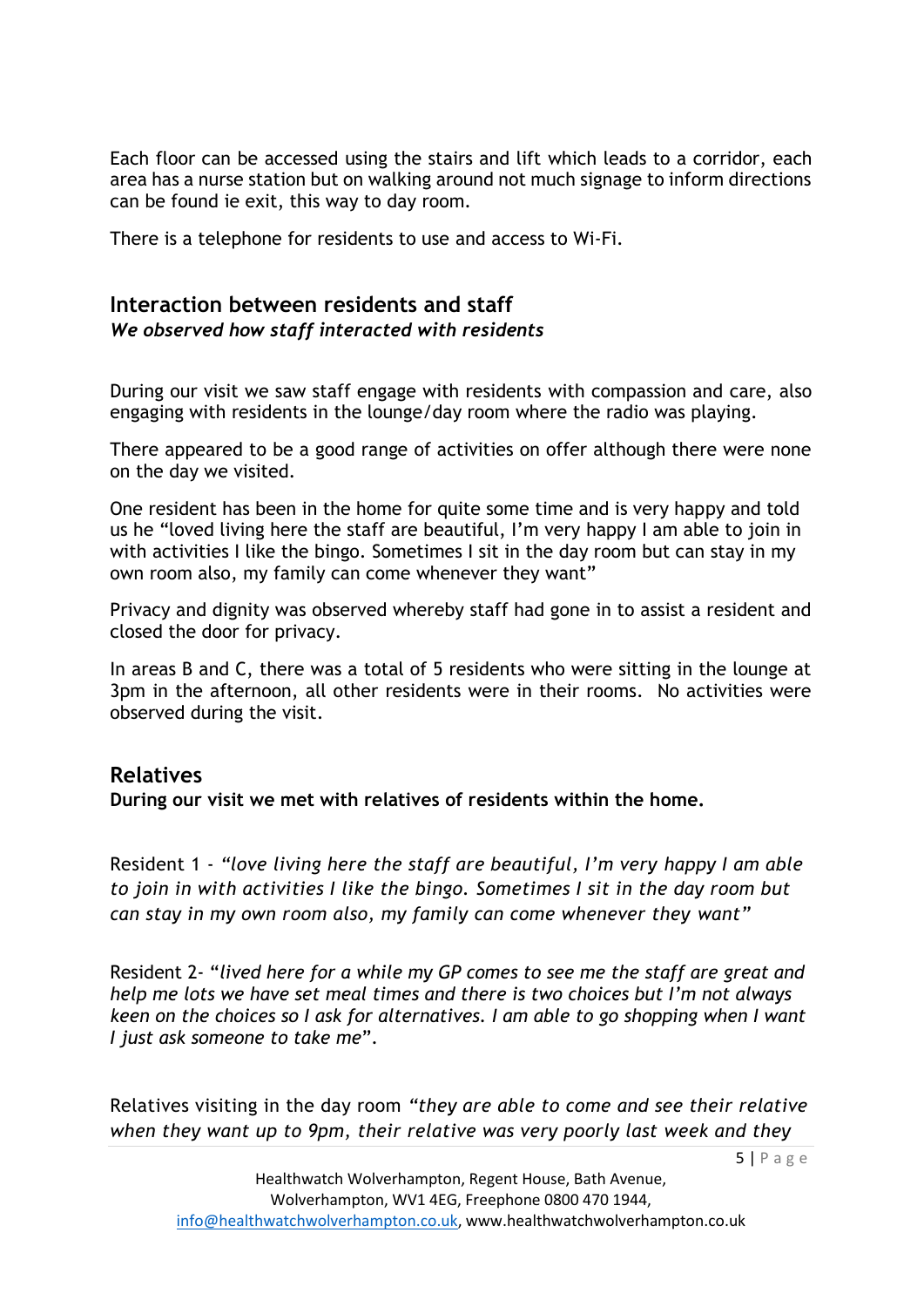*were able to stay over the staff where very helpful and supportive both of them and the residents. In the day room they are able to make themselves a drink".* 

A husband and son of a resident who was palliative care and had been in the home for a few years, were delighted with her care, the son said "*they would recommend this place to anyone, on Valentines day when the staff had managed to get her into a chair when they visited",* her husband expressed that he refused for her to be removed from Athol House as "*he is happy with the care his wife is receiving".*

#### **Staff**

#### *We were given information on staff.*

There had been a new clinical manager join in November 2017 who had introduced a lot of changes very quickly since coming into the home, however the staff felt that they were having changes done to them rather that being engaged with the changes.

The staff capacity within the home has 92 core staff compromising of administration, registered nurses, senior care assistants, health care assistants, domestic and an entertainment co-ordinator. They work on a ratio of 1-4 providing more staff to the needs of the residents, on some occasions they use an agency if required.

All staff wear a uniform with different colours for the roles they lead, however it may be useful to have a notice board illustrating the staff on the notice board. There were a few staff including a supervisor who were seen not wearing their name badges, however this was an oversight on their part on this particular day.

Staff are offered all mandatory training which the manager of the home oversees they are all up to date. There were currently 75% of staff trained to all mandatory training. Staff do not receive training on confidentiality, however they do sign a disclaimer confidentiality statement.

The procedure for recruitment is written references and all DBS checks are verified. The relevant documentation is checked.

Documentation and care activity is recorded via a hand-held gadget using a system called "Nourish" this is a live system and can be viewed by the necessary staff on duty, care plans are updated "as and when required" and reviewed by the staff. This was introduced by the clinical manager back in November 2017, however the staff were not engaged in the change. Not all of the care plans are uploaded onto the device, staff still have to manually input residents body map and end of life care in their care plans.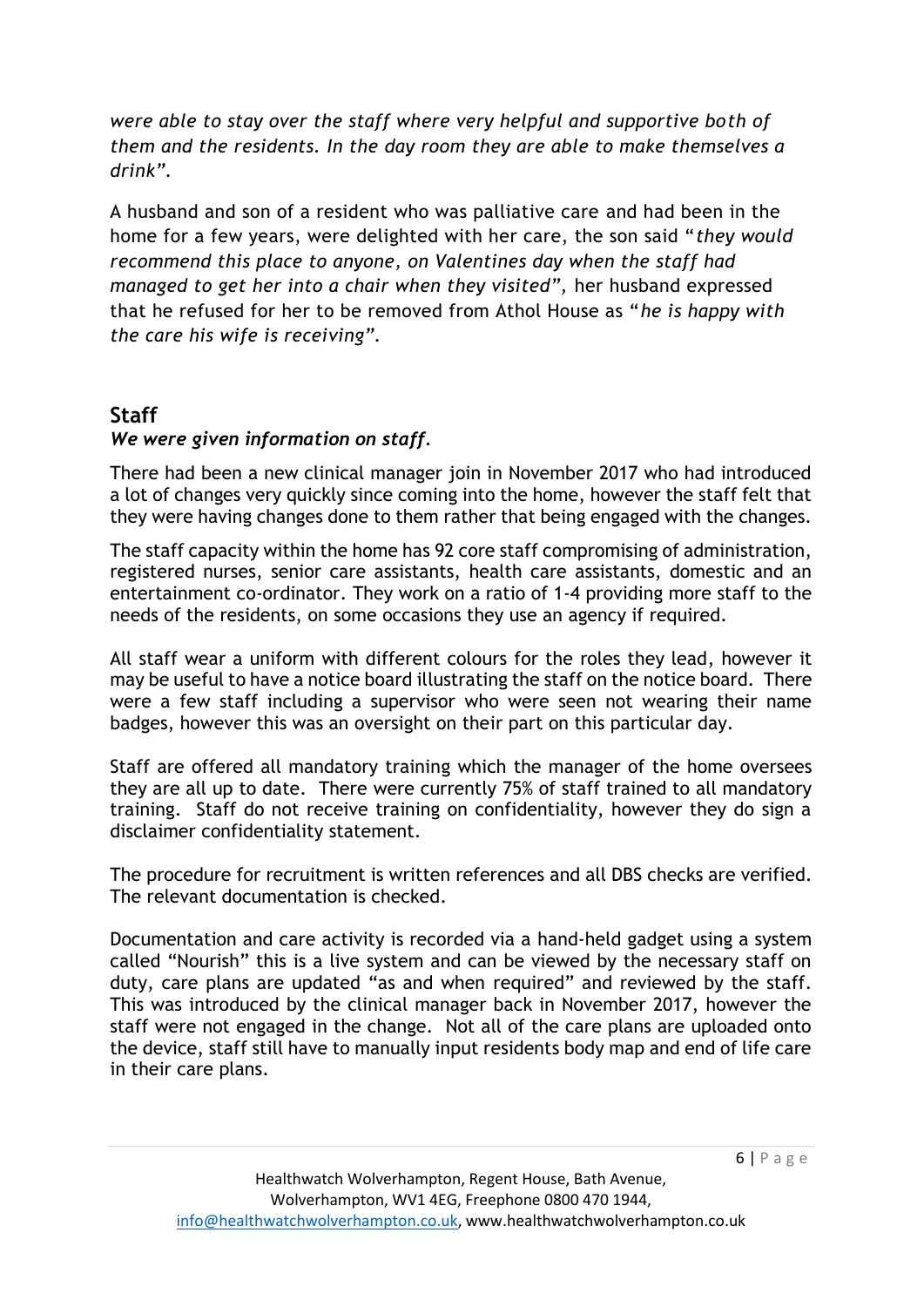If there is an issue with the internet and the hand-held gadgets stop working, all staff resort back to manually inputting into the care plans. There was a question around duplication of notes, the manager assured us that this would not happen.

One of the Health care assistants told us "they monitor the residents and record any care ie comfort rounds, personal care, fluid balance etc on their mobile devise which is live and updates to the system straight away", she tells us this is a much better system than paperwork they used to have

# **Food and Choice**

#### *We asked a number of questions around food choice.*

Breakfast is served between 8.30am and 10:00am, lunch is between 12.15pm to 1.30pm and tea-time is 15:45pm to 18.30pm. Snacks are also served later in the evening. A choice of two options are given to residents from the menu, but they can ask for something else should they not like what is on offer. They can accommodate residents with dietary requirements and assist residents with feeding if required.

Food is served in the dining areas, but residents can also eat in their rooms should they wish.

In one of the dining areas relatives were observed feeding one of the residents.

Hot drinks are offered to residents with services available should they wish to make themselves one, visitors can also use this facility.

### **Recreational Activities**

#### *We wanted to understand what activities are available for the residents.*

The notice boards were well organized and there were pictures of the latest activities eg: valentine's and Mother's Day.

A planned trip to the Cinema has been arranged to see the new Churchill film for anyone to attend.

Lots of activities were held in the social rooms where residents were encouraged to attend.

#### **Privacy and Dignity**

*We wanted to understand the different ways the home sought to provide both privacy and dignity to residents.*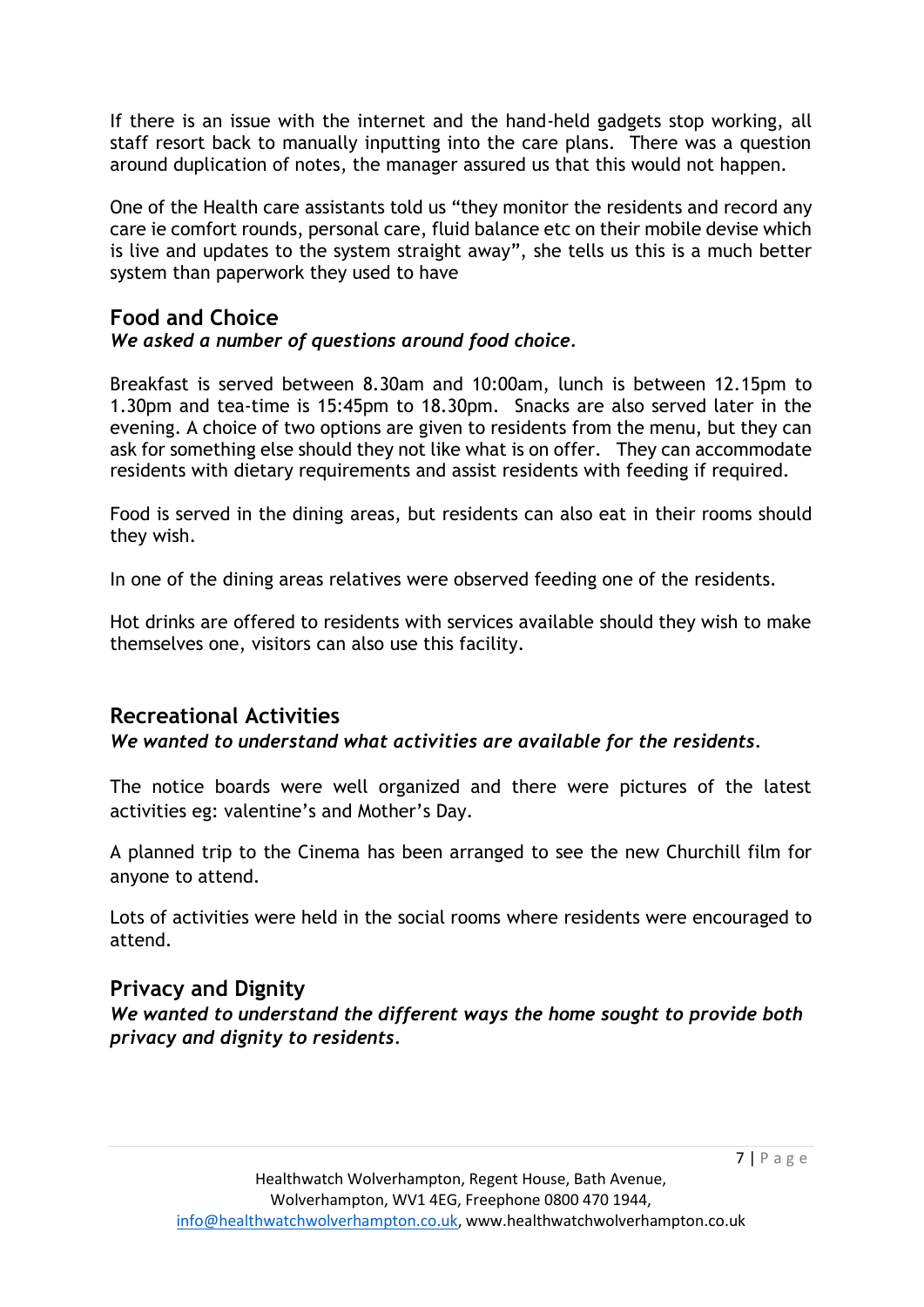Residents are accompanied should they wish to go outside shopping etc they can also go out on planned visits to the cinema. They can also step outside in the garden on their own or supported is they wish.

The pharmacy provides medication to the home and is administered by the clinical leads for the home along with senior health assistant staff who are trained to administer medication. This was introduced by the Clinical Manager that senior care assistants can administer medication and he would oversee their clinical supervision. Medication is checked by members of staff from the homes and pharmacy, any old stock is removed. The home uses the one supplier only.

The home tries to keep the residents with their own GP, however if this is not the case, the home use Dr Richardson, Thornley Street Practice.

For residents who are hard of hearing or use Basic Sign Language (BSL) the staff use visual cards to communicate with them. For residents who use hearing aids, these are maintained by Audiology at West Park Hospital.

Each resident has a care plan. Resident's bedrooms are personalised to their own needs. The home accommodates residents bringing their own furniture.

Residents who wish to stay in their room are checked depending on their needs.

#### **Comments and Further Observations**

On the whole, the home displayed a very good impression in terms of environment and atmosphere.

During our visit we found members of staff willing to respond to any queries we raised. The residents looked happy and settled within the home.

We were told the home had not made any safeguarding referrals recently

We suggested that perhaps a backwash basin would be more appropriate for the residents in the hair salon.

The home appears to be in the process of refurbishment in some areas, work is taking place on the exterior of the building too.

From our visit we had noted some areas for improvement and fed back to the Manager.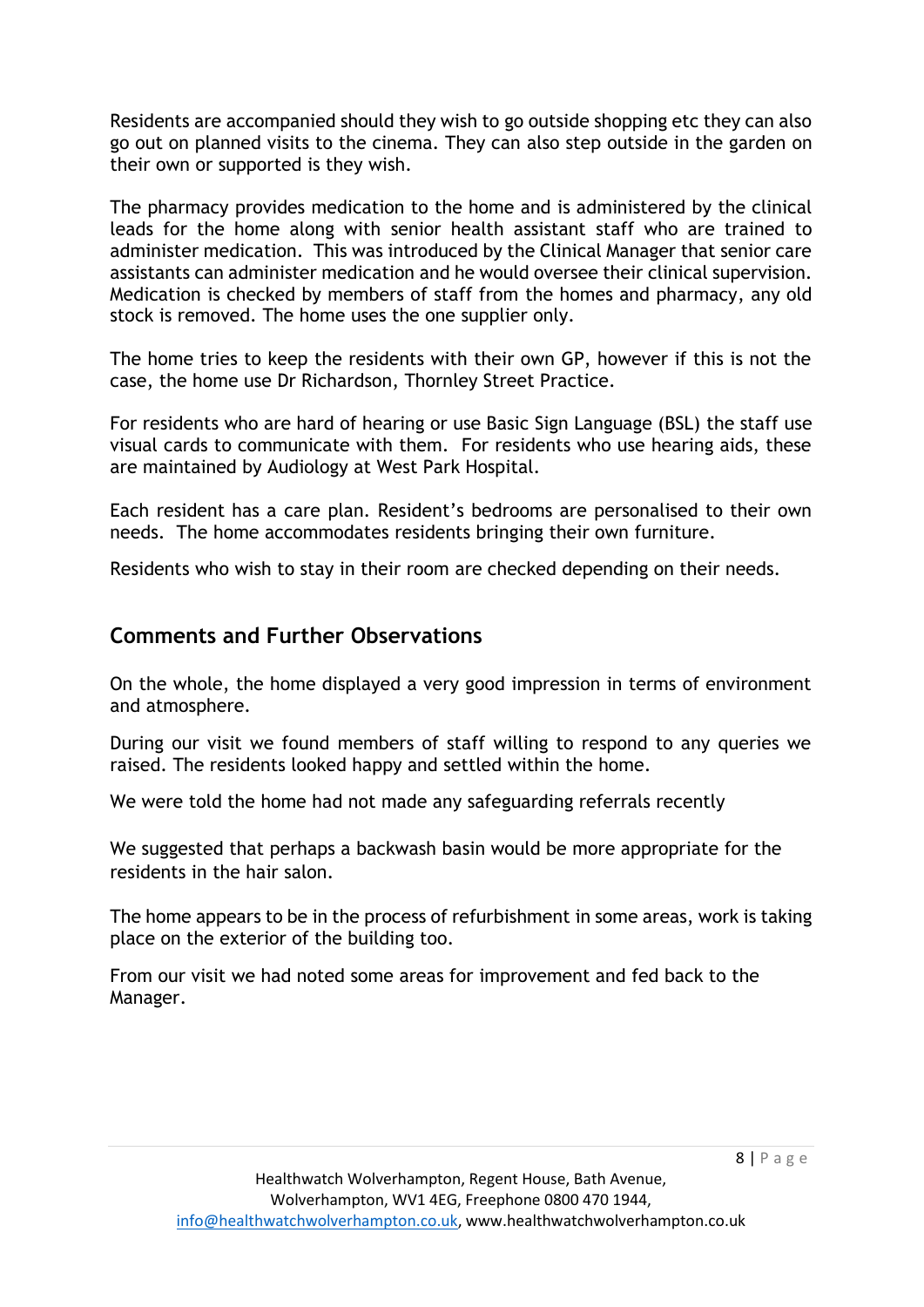### **Recommendations and Follow – Up Action**

Ensure all visitors are guided to sign in and use hand gel on entrance to the home

For ease of navigation for visitors and relatives the home introduces signage on the doors and landings.

Staff should all be wearing name badges; a staff board could perhaps display the roles of the multidisciplinary team as there is various colours of uniform.

In one of the residents room in B Wing there was an electric fan running with the safety guard removed, the fan also had sharp edges on the pedestal feet, this was to be removed straight away as it was potential hazard.

Dining room has a few broken cupboards and drawers in the units that need replacing and hinge repairs.

Stacked boxes in corridor on C wing of the building need removing as they may be a hazard.

A few residents rooms appeared overcrowded with their belongings which could impede the cleaning processes and infection prevention.

Engage staff with any changes that are taking place in the home.

Think about introducing confidentiality training to all staff.

Assurance needs to be provided of how medication access and administered is being overseen in a clinically safe manner.

### **Provider Feedback**

Actions following visit:

- All visitors are asked to use hand gel on entrance and exiting the home. Visitors are asked to confirm the use of hand gel in the visitors signing in and out book.
- Signage is in place on stairwells and above doors on corridors. We recognize that the signage isn't at eye level and will be introducing some additional signage around the home.